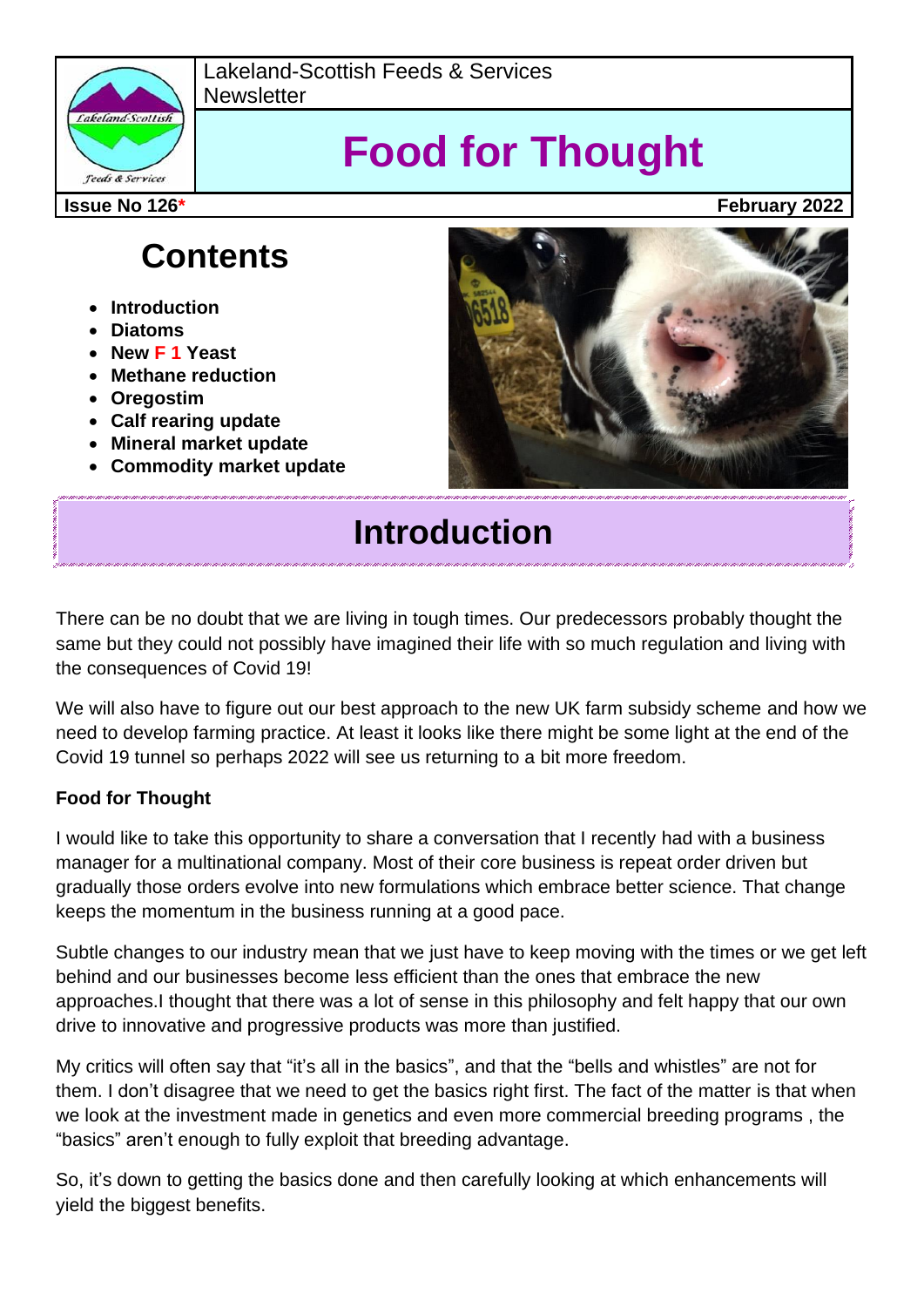Optigen ® or Smartpro ® ? Oregostim ® or Crina ® **New F1 Yeast** (Spring 2022) or Diamond V®? There is a lot of choice out there but placement of the right product depends on good research. If you are thinking of diving into something new, we can help. Standing back and looking at the big picture before making that choice is always worth while and I make no apology for re-printing a graph that we used in the last newsletter because it shows a rough outline to predict the response of any performance enhancing feed ingredient according to the stage of lactation.

The graph below shows how cows and sheep prioritise the use of their nutrient intakes.



### **Partition of Nutrients**

Firstly, the needs for maintenance are met, then the lactating animal prioritises milk production. As the lactation progresses the priority starts to change so that by the end of the lactation, she is concentrating on recovering any weight loss she might have incurred in the earlier part of her lactation. Now the response to the supplement/ additive is much easier to predict!

### So, **the key questions are**:

- What is the average days in milk figure for the whole herd?
- Are the cows split into lactation groups?
- How are your dry cows grouped and fed?
- What response are you looking for?

If the average days in milk for the milking herd are more than halfway through the lactation, the yield response will not be so marked but milk quality will benefit more. If the figure is less than halfway through the lactation (Say 150 days) there will be a good yield response. Really, the best way to use the supplement is to target the cows by lactation group.

We could use a similar graph for growing cattle and sheep. We all know that the baby animal needs a much different diet than its adult and that to get the best out of it we will stage the approach to its feeding.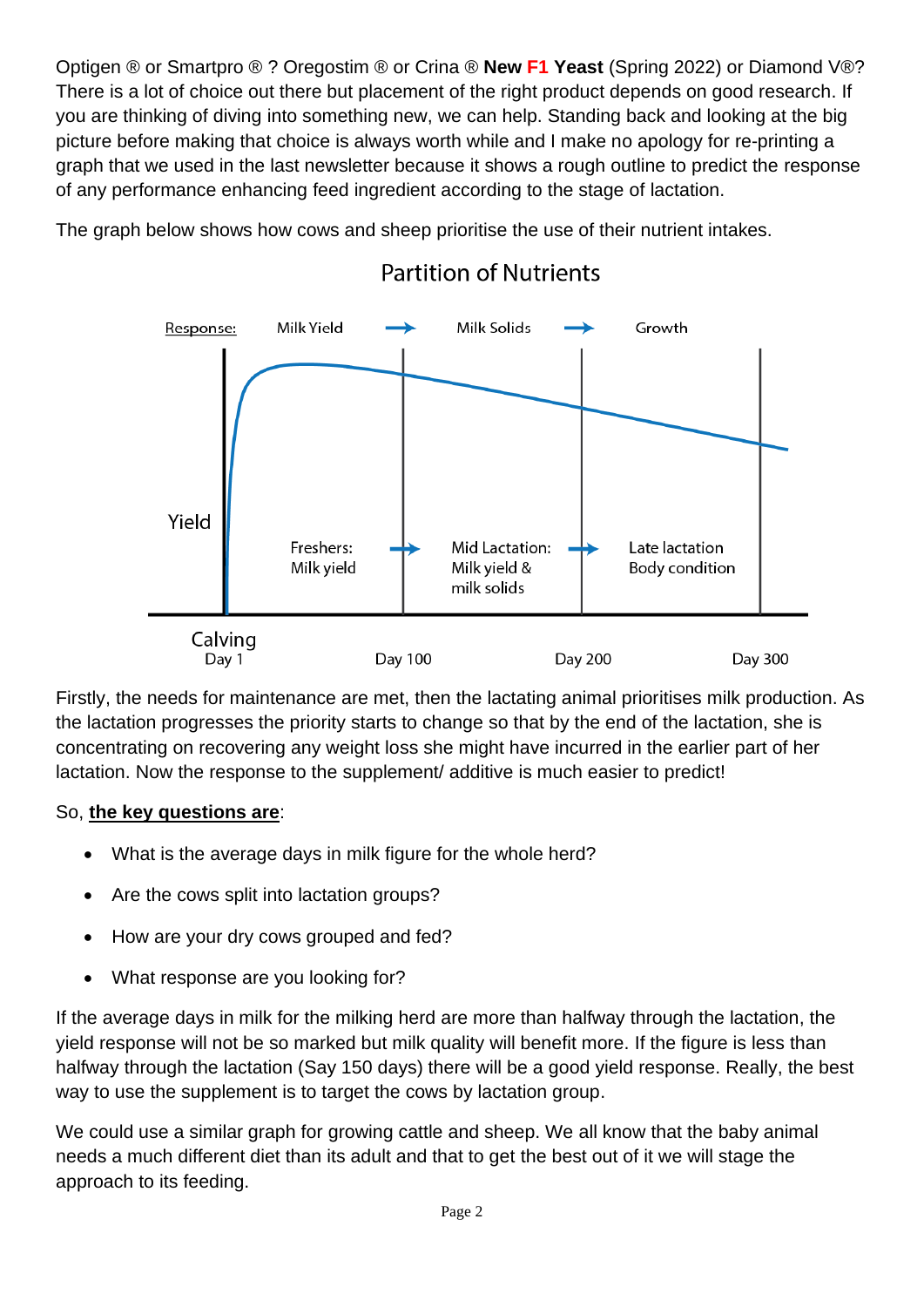# **Diatoms**

One of mankind's greatest endeavours has to be the brewing and distilling of grain into a wonderful variety of alcoholic drinks!

Along time before we started to use mycobinders in livestock nutrition, the brewers were already way ahead of us. They filtered beer to get rid of any sediment but also to eliminate any mycotoxins. Afterall, if you happened feel ill after consuming enough of the drink it wasn't an option for the brewers that it was down to food poisoning, just too much alcohol!

They were worried about toxins from ergot and moulds that could be present on the grain.

My dad had first-hand experience of this. He was a technical manager for Whitbread and one of his projects was to set up the new brewery in Belgium for the production of Heineken, Stella Artois, and Kronenbourg Lagers.

His remit was to make sure that the bottling lines were fit for purpose, but he also was an expert in beer quality sampling (Not a bad job!). All of the beers were checked for clarity using a visual assessment by passing them in front of a light source. If there was any cloudiness they would be rejected! That is expensive so they were meticulous about the use of their filters.

They used "Diatomaceous Earth" which is basically a clay binder containing billions of marine algae silicon "skeletons" which attract mycotoxins like iron filings to a magnet.



**Toxfin XL Dry** contains these types of clays and that is the prime reason why it works. It was the first product to get EFSA approval, **Mycosorb A+**, which also contains these clays along with yeast cell wall, was the second.

Both products will absorb mycotoxins really well and I would recommend either of the two depending on the severity of the issue. Check out or website for further details:

https://lakescot.co.uk/toxfin/ https://lakescot.co.uk/mycosorb/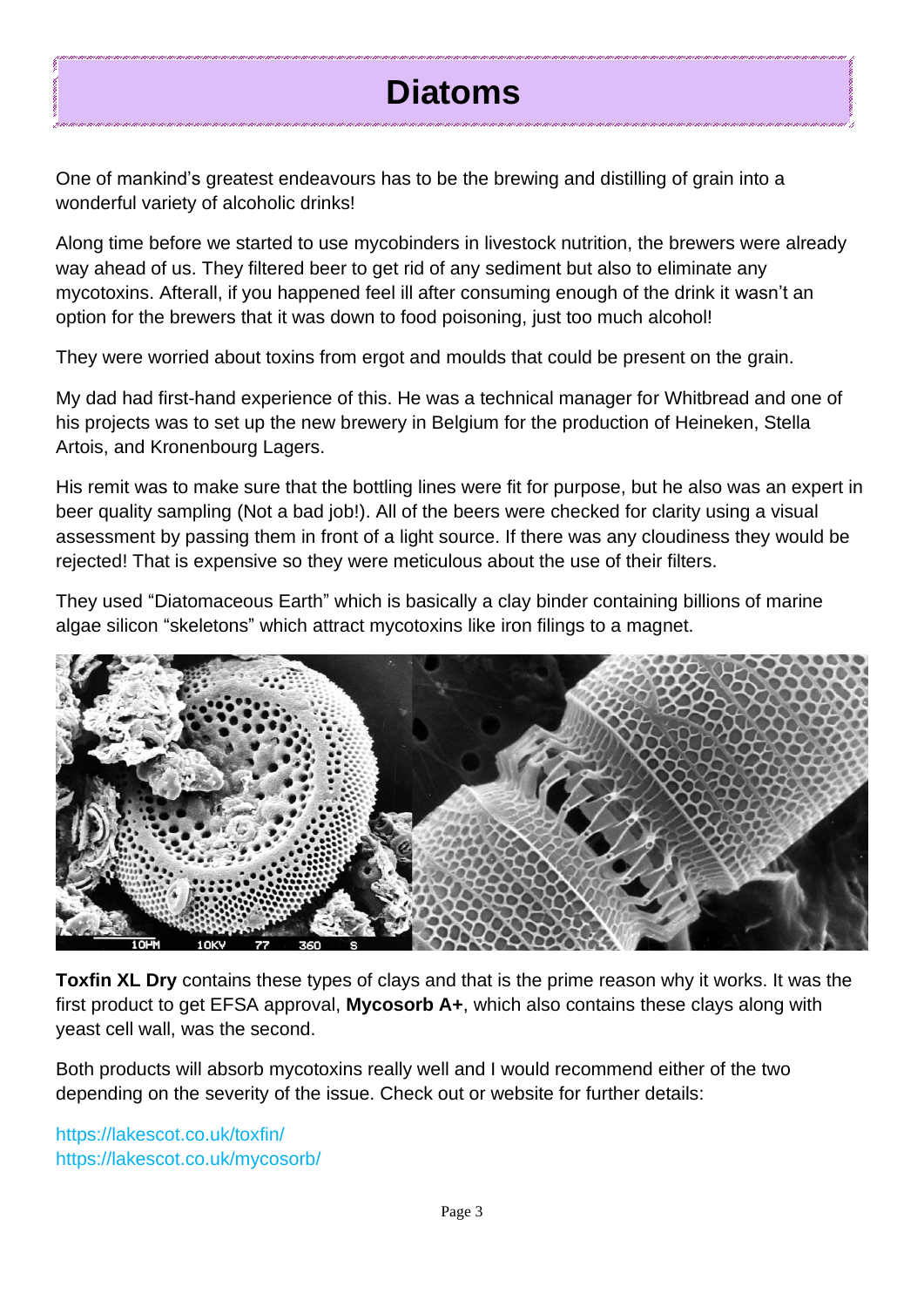# **New F 1 Yeast**

The reputation of our **F 1 Yeast Farm Pack** is without equal and to make sure that we offer the best product we are constantly reviewing the research and science surrounding the use of live yeast cultures for ruminants.

Our latest review has come up with some refinements that will enhance the performance of **F 1 Yeast** even more!

Currently we have two versions.

**F1 Yeast South** which contains a full dose of two different strains of active yeast.

**F 1 Yeast North** which contains a full dose of one, **Yeasacc ® T S** and an activator based on a dead yeast culture.

It's that dead yeast culture that we have been looking at and now we have found a unique supercharged version that the trials show has significantly improved responses.

We will re-launch the products when we make the change to the new formula. This should happen quite soon but we need to get the initial stock of this ingredient in place first and that could take a couple of months!

Yeast is often misunderstood. There is a big difference between baker's yeast and brewer's yeast.

I was recently sent a couple of before and after photographs of two glass containers. One contained baker's yeast, sugar and warm water. The other contains **F 1 Yeast** sugar and water.

Predictably the bakers yeast quickly started to produce Carbon Dioxide and was climbing out of the glass. The **F 1 Yeast** (an 8% dilution because its on a carrier) didn't really do anything.

The main difference is down to the mode of action: -

- The bakers yeast is selected because it can produce vast amounts of Carbon Dioxide needed to "Aerate" the bread.
- The brewers yeast is anaerobic and is selected for its ability to convert starches and, in the case of **Yeasacc ® TS** also break down fibre cellulose to release sugars for alcohol production.

Alcohol in the rumen is further broken down and metabolised as energy.

**Yeasacc ® TS** has many beneficial side effects. Apart from releasing nutrients for the rumen microbes from the forage, it produces peptides (small amino acid chains) that encourage the growth of bacteria that use lactic acid to grow. This helps rumen buffering. It also encourages the growth of cellulolytic and proteolytic rumen microbes.

All in all, it is able to generate extra microbial crude protein (rumen bugs) which is the best food source for the cow!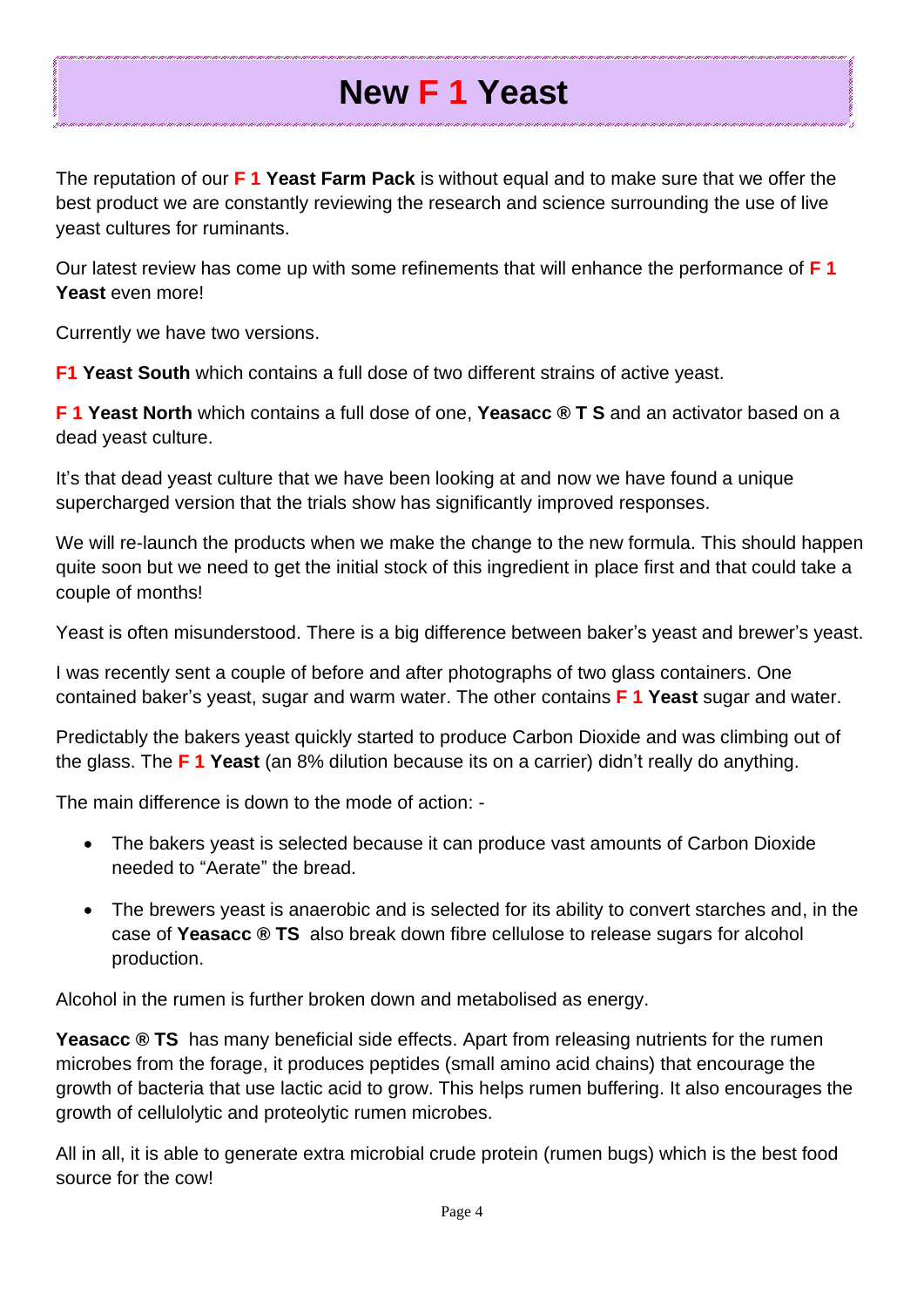# **From Yeast to Yea-Sacc<sup>®</sup>**



Other yeasts are such as Candida are pathogens or spoil silage.

#### Live yeast: Baker's vs Distiller's yeast

There are more than 2000 strains of Saccharomyces cerevisiae. The most familiar are those that make bread or alcohol. Baker's strains are aerobic (use oxygen) and have been selected over time to produce carbon dioxide to make bread rise. In contrast, we are interested in distiller's strains because they are active in non-oxygen (anaerobic) environments like the rumen

#### Selecting a rumen-stabilising yeast

From the many hundreds of anaerobic strains of S. cerevisiae we select individual strains by asking key questions, including:

- 1. Can it grow at body temperature range?
- 2. Will the strain remain viable in the rumen?
- 3. How does the veast interact with key rumen microbes?
- 4. Is the strain stable during feed processing?

#### Why Yea-Sacc<sup>®</sup> is a perfect fit

S. cerevisae 1026 has the right characteristics. It remains viable to produce compounds that stimulate fiber and lactateutilising bacteria and is stable during feed processing.





### **Methane Reduction**

Ruminants evolved a rumen as a way of extracting nutrients from the forages that grew around their feet. The little microbes that do the fermenting managed to flourish and became a foodstuff for the animal in their own right by being digested in the abomasum and the rest of the gut.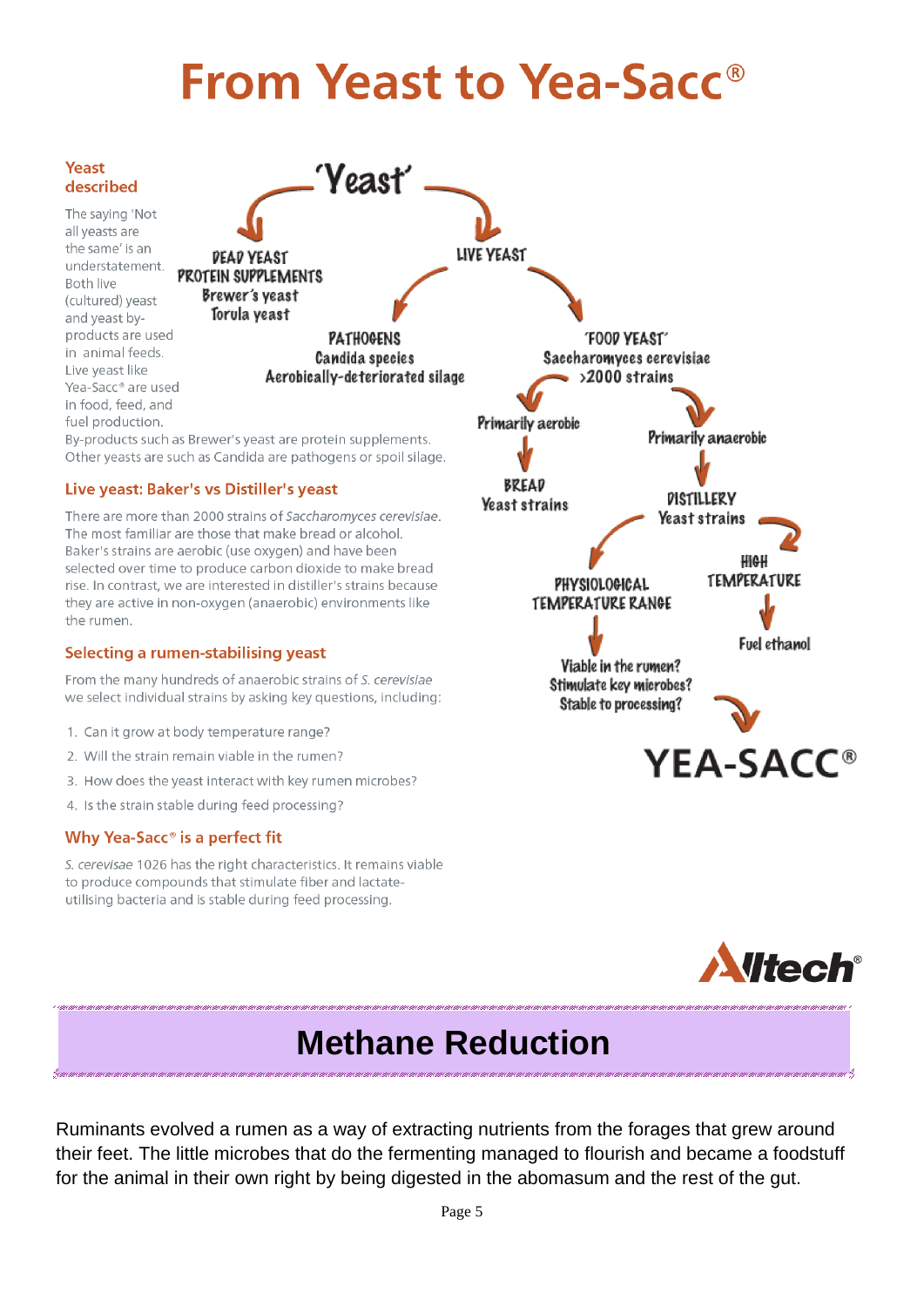Many of these microbes are anaerobic and as they process the nutrients, they produce methane. This gas gradually builds up until the animal burps and releases the gas into the air.

The international effort to reduce greenhouse gas emissions has focused primarily on Carbon Dioxide but Methane is 33 times more potent and now all livestock producers are focused on finding ways of reducing these emissions.

This is not an unreasonable ambition and it does, in fact, present an opportunity to reduce emissions of methane whilst improving energy metabolism into Milk, Growth and Pregnancy.

Up until now there has been only small examples of progress on this front but there has been a great deal of progress in the last few years. We are now at the stage where a new product offering is emerging from DSM into the real world and I have to say it's actually quite exiting.

DSM have plans to produce their new Boaver® methane reduction additive at a new plant which will be constructed at their Scottish site at Dalry. We are keen to explore this product further as they claim around 30% methane reduction instantly! If this is the case and the reduction is sustained on a day-to-day basis it could be a game changer. We need to know more like costs and production dividends before we can go further.

There are already other products which will reduce methane per litre of production but Boaver® is supported by at least 48 peer reviewed studies and 45 trials. All we really need to discover is if there is a reliable long-term benefit and payback **but they are not communicating with us yet!**

EFSA have not approved the product yet but they have given it a green light by expressing a "positive opinion" which is a major step in the right direction.

### **Orego-Stim**

Many farmers will recall using antibiotics like Virginiamycin and Chloramphenicol for calves as routine practice. The response was less disease and better growth. The government decided to ban the routine use of antibiotics to reduce the build-up of resistance to the drugs and to reduce residual effects in the animals.

Since the ban, there has been a focus on good practice like colostrum management and good hygiene, and the use of better calf milks like Britannia ECM and routine use of electrolytes like OsmoFit®. But… when you look at what an antibiotic's mode of action is; all of these management techniques whilst effective, are not the same!

Orego-Stim® is not an antibiotic but it is made using oregano essential oil, a eubiotic which is a natural herb extract.

Oregano is a common herb, one variety of which, after extract of the oil, has been shown in trials to have good antimicrobial properties and in another trial antioxidant properties.

All varieties of oregano contain these essential oils but the one used is particularly potent. **Orego-Stim®** is based on pure Oregano essential oil extract. The type of Oregano is similar to the herb that we use in cooking but much, much, stronger! I was told that if you were to chew a leaf of this variety your tongue would go numb and you wouldn't be able to speak for a few hours. Mmmmm. Note to self, could be useful!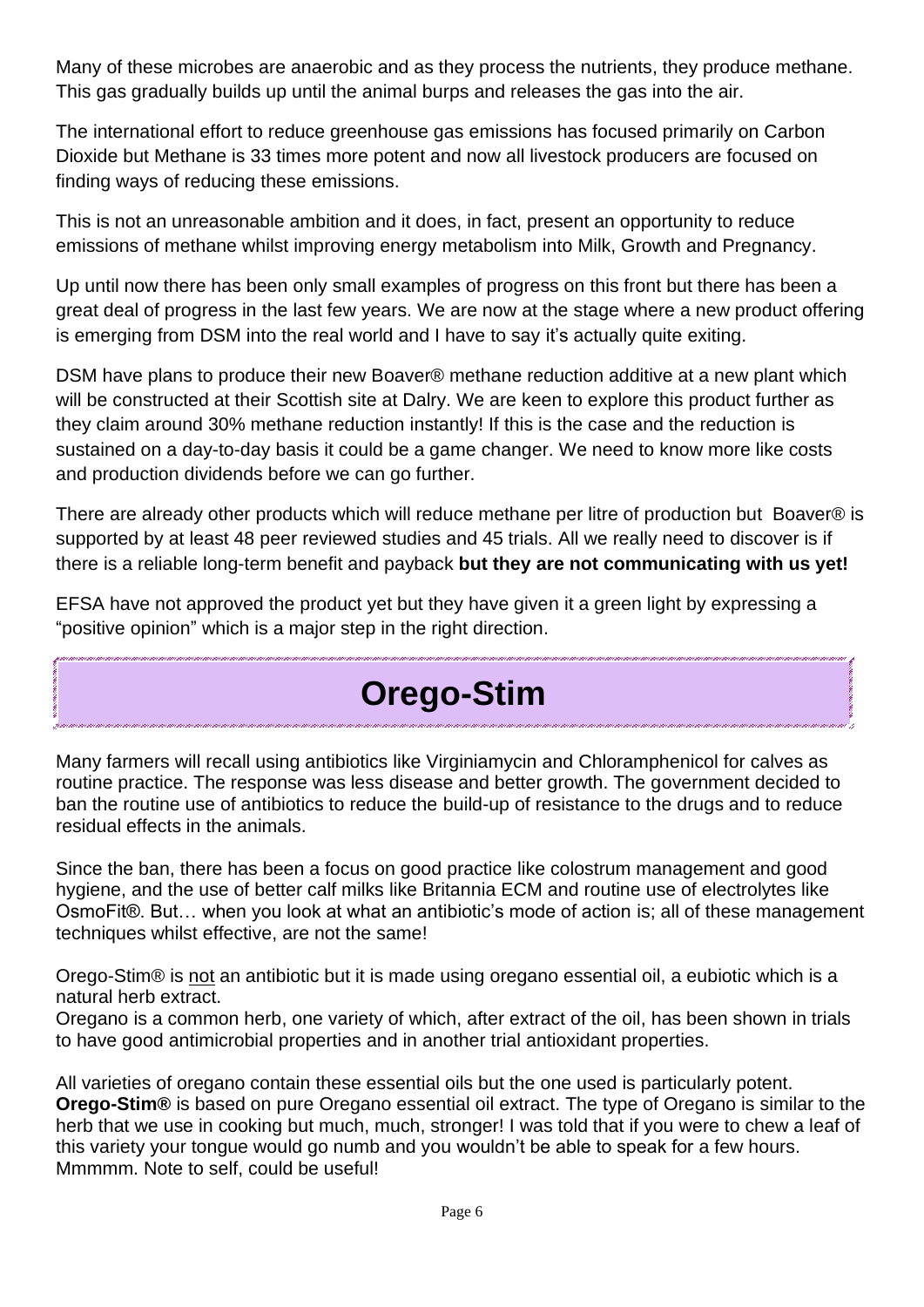We are **not** claiming that Orego-Stim® is a veterinary medicine but it is a powerful treatment for improved health and performance.

Orego-Stim® is used as a liquid (calves) or a powder.

We think this product is really important and exciting and cheap! So, it's in the boot!

# **Mineral Markets**

### **Phosphorus.**

Environmental pollution is becoming a cause for concern so its worth cutting back on wastage to reduce costs and improve pollution status.

Phosphorus is expensive! It costs about £35 per 1% added to a mineral supplement and it is frequently over fed. We are happy to offer a mineral check to see if you can save money by cutting it back. One key thing to remember though is to check the availability of the phosphorous because it can be locked up quite easily. Cereal contains quite a lot of locked up phosphorous where as Soya, Rapeseed and Distillers Grains have good availability.

### **Supply Issues**

| Himalayan rock saltLong waiting list and very firm price         |  |
|------------------------------------------------------------------|--|
|                                                                  |  |
|                                                                  |  |
| Granular saltSame effect as PDV but cheaper!                     |  |
| Sodium Bicarbonate Good availability but firm price              |  |
| Rumen buffersNo issues (manufacturers are generally well bought) |  |
| Limestone Flour Firmer than it used to be but no supply issues.  |  |
|                                                                  |  |

Haulage can still be tight due to COVID 19 and need to recruit more drivers so best to allow at least 11 working days lead times and in some cases more (single tonnes or less).

# **Raw Material Markets**

The Soya market is as volatile as ever. I can remember when it was much more stable but the rise of China as a superpower and the increased acreage in South America along with the weather effects of climate change has added to its volatility.

Currently it's the latter influence that is responsible for its firmness in pricing. This year's Argentine harvest has been badly affected by drought and whist the Brazilian crop is looking reasonably on forecast, it won't be able to make up for the deficit.